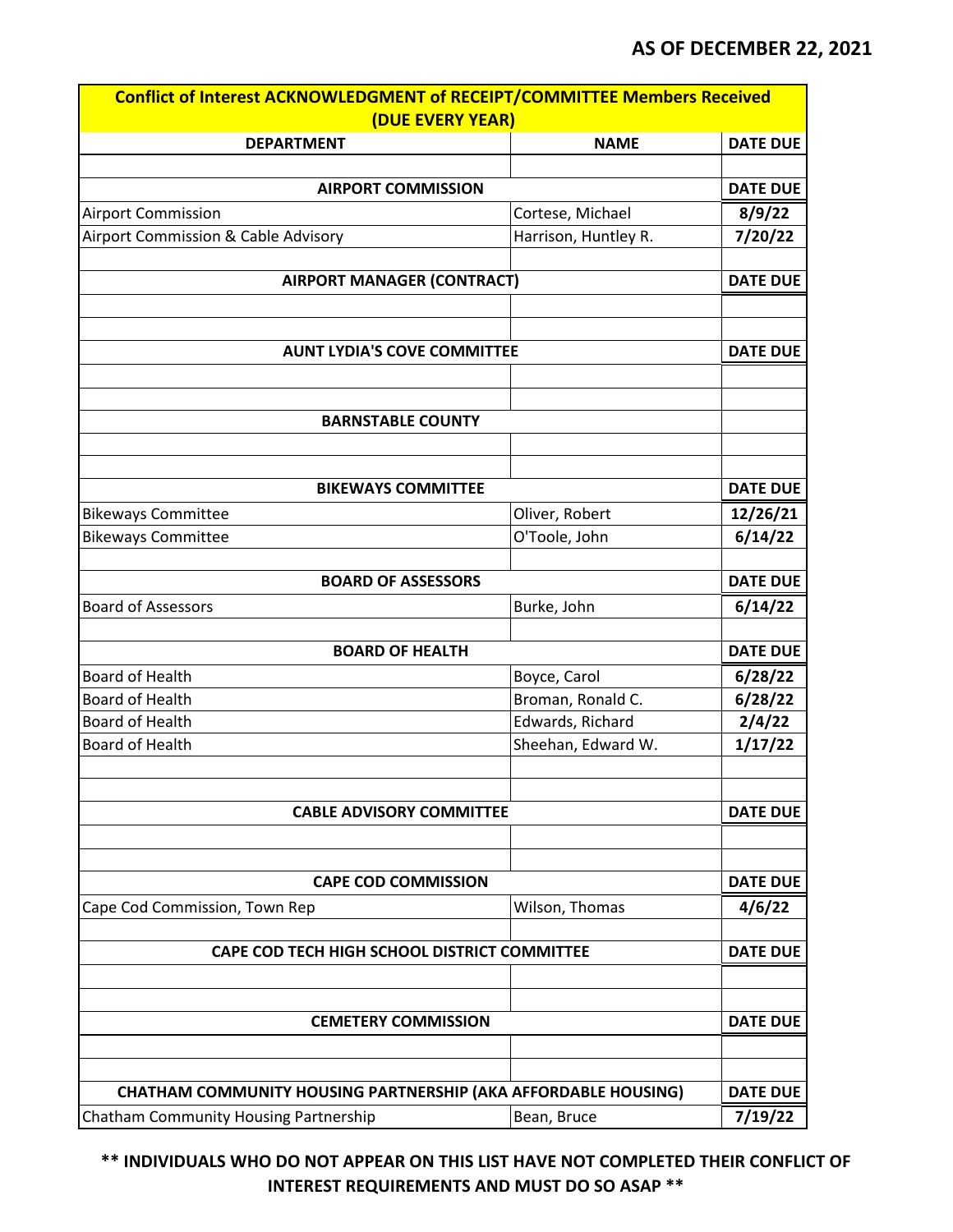| Chatham Community Housing Partnership              | Bystrom, William    | 1/11/22         |
|----------------------------------------------------|---------------------|-----------------|
| Chatham Community Housing Partnership              | McClellen, Karolyn  | 7/7/22          |
| Chatham Community Housing Partnership              | Pleffner, Lynne     | 1/11/22         |
|                                                    |                     |                 |
| <b>CHARTER REVIEW COMMITTEE (2ND COMMITTEE)</b>    |                     | <b>DATE DUE</b> |
| Charter Review Committee II / Water & Sewer Advis. | Aikman, Deborah     | 5/24/22         |
| <b>Charter Review Committee</b>                    | Daniel, Mary Beth   | 11/23/22        |
| <b>Charter Review Committee</b>                    | Kaar, John F.       | 7/7/22          |
| <b>Charter Review Committee II</b>                 | Schell, J. Michael  | 5/18/22         |
|                                                    |                     |                 |
| <b>COASTAL RESOURCES-STICKER OFFICE</b>            |                     | <b>DATE DUE</b> |
|                                                    |                     |                 |
|                                                    |                     |                 |
|                                                    |                     |                 |
| <b>COMMITTEE FOR THE DISABLED</b>                  |                     | <b>DATE DUE</b> |
| <b>Committee for the Disabled</b>                  | Bjerke, Ragnhild    | 7/1/22          |
| <b>Committee for the Disabled</b>                  | Ward, Allen Dr.     | 6/10/22         |
| <b>COMMUNITY PRESERVATION COMMITTEE</b>            |                     | <b>DATE DUE</b> |
|                                                    |                     |                 |
| <b>Community Preservation</b>                      | Bean, Bruce         | 10/18/22        |
| Community Preservation/ Planning Board Rep.        | Spruch, Arthur      | 11/6/22         |
| <b>CONSERVATION COMMISSION</b>                     |                     | <b>DATE DUE</b> |
| <b>Conservation Commission</b>                     | Dougherty, William  | 8/2/22          |
| <b>Conservation Commission</b>                     | Francesconi, Trina  | 7/23/22         |
| <b>Conservation Commission</b>                     | Kitts, Joe          | 7/17/22         |
| <b>Conservation Commission</b>                     | Lattin, Karen       | 2/18/22         |
| <b>Conservation Commission</b>                     | Ralls, Robert       | 7/6/22          |
| <b>Conservation Commission</b>                     | Sullivan, Mary      | 9/21/22         |
| <b>Conservation Commission</b>                     | Sullivan, Terrence  | 4/1/22          |
|                                                    |                     |                 |
| <b>COUNCIL ON AGING - BOARD</b>                    |                     | <b>DATE DUE</b> |
| Council on Aging Board Member                      | Bagnell, Joan       | 6/15/22         |
| <b>Council on Aging Board Member</b>               | Gagliano, Joseph R. | 6/14/22         |
|                                                    |                     |                 |
| <b>CULTURAL COUNCIL</b>                            |                     | <b>DATE DUE</b> |
| <b>Cultural Council</b>                            | Battihka, Susanne   | 9/20/22         |
| <b>Cultural Council</b>                            | Foster, Susanna     | 9/20/22         |
|                                                    |                     |                 |
|                                                    |                     |                 |
| <b>ECONOMIC DEVELOPMENT COMMITTEE</b>              |                     | <b>DATE DUE</b> |
|                                                    |                     |                 |
|                                                    |                     |                 |
| <b>ELDREDGE GARAGE PROPERTY PLANNING COMMITTEE</b> |                     | <b>DATE DUE</b> |
|                                                    |                     |                 |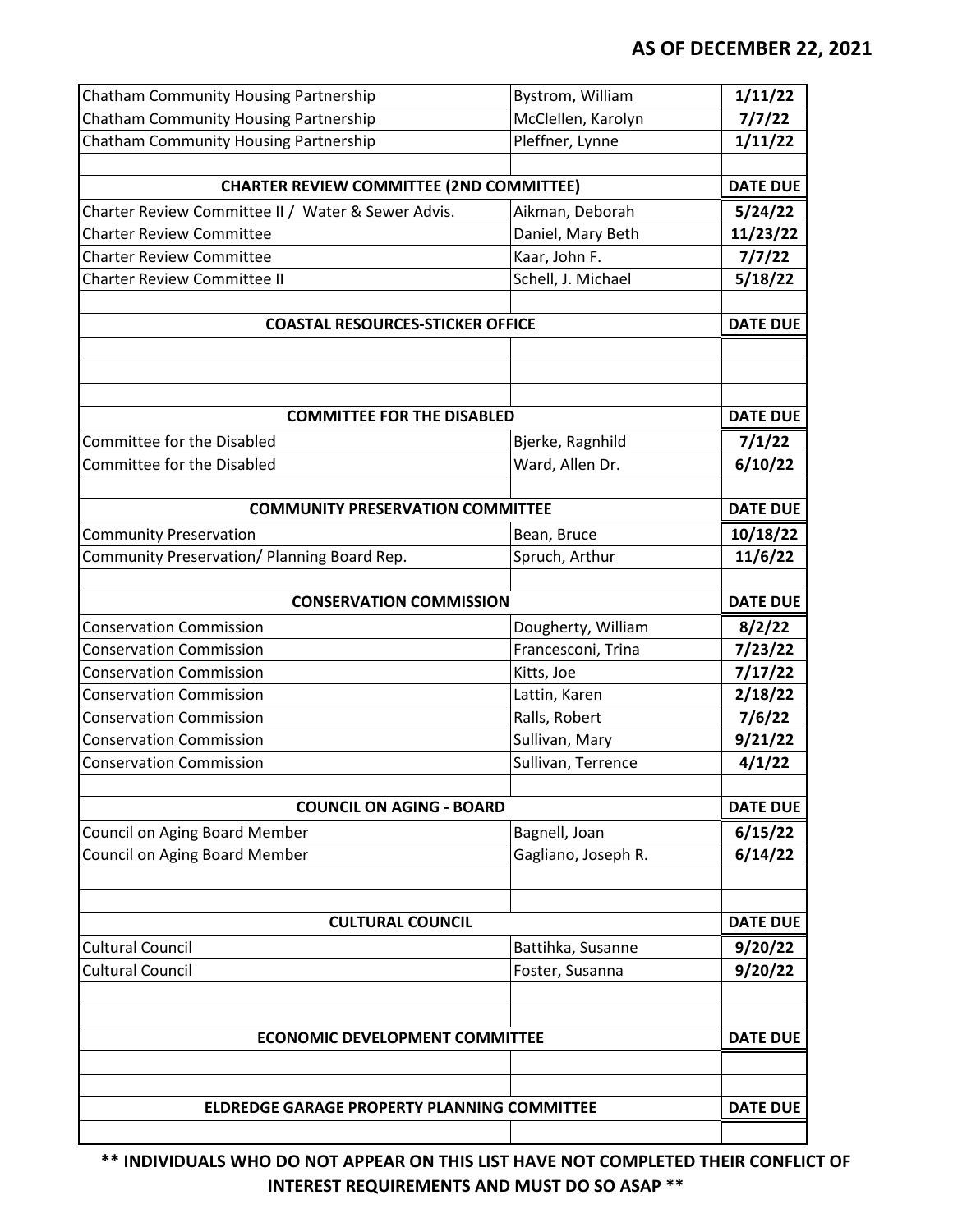| <b>ENERGY COMMITTEE</b>                     |                      | <b>DATE DUE</b> |
|---------------------------------------------|----------------------|-----------------|
| Energy Comm.                                | Scott, John H.       | 1/4/22          |
| <b>FINANCE COMMITTEE</b>                    |                      | <b>DATE DUE</b> |
| <b>Finance Committee</b>                    | Griffin, John        | 8/14/21         |
| <b>Finance Committee</b>                    | Sprague, Jo Ann      | 7/7/22          |
| <b>Finance Committee</b>                    | Young, Andrew P.     | 7/12/22         |
| <b>GOLF ADVISORY COMMITTEE</b>              |                      | <b>DATE DUE</b> |
| <b>Golf Advisory</b>                        | Nugent, Sheila       | 1/5/22          |
| <b>Golf Advisory</b>                        | Yocum, Denise        | 1/20/22         |
|                                             |                      |                 |
| HISTORIC BUSINESS DISTRICT COMMISSION       |                      | <b>DATE DUE</b> |
| H.B.D.C.                                    | DeBoer, Stephen      | 7/21/22         |
| H.B.D.C.                                    | Grattan, Douglas     | 7/19/22         |
| H.B.D.C.                                    | Whittemore, Janet G. | 7/19/22         |
|                                             |                      |                 |
| <b>HISTORICAL COMMISSION</b>                |                      | <b>DATE DUE</b> |
| <b>Historical Commission</b>                | Burlingame, Stephen  | 7/19/22         |
| <b>Historical Commission</b>                | Hamilton, Stephanie  | 1/1/22          |
| <b>Historical Commission</b>                | Messina, Frank       | 7/19/22         |
| <b>Historical Commission</b>                | Smolenski, Benjamin  | 1/1/22          |
| <b>Historical Commission</b>                | Toenniessen, Janet   | 7/19/22         |
|                                             |                      |                 |
| <b>HOUSING AUTHORITY</b>                    |                      | <b>DATE DUE</b> |
|                                             |                      |                 |
| <b>HUMAN SERVICES COMMITTEE</b>             |                      | <b>DATE DUE</b> |
| <b>Human Services Committee</b>             | Hilliard, Mary E.    | 3/16/22         |
| Human Services Committee                    | Motz, Kathleen       | 6/17/22         |
| <b>INDEPENDENCE DAY PARADE COMMITTEE</b>    |                      | <b>DATE DUE</b> |
| Independence Day Parade Committee           | Stuka, Paul          | 6/14/22         |
| <b>LOCAL STATE BUILDING CODE OF APPEALS</b> |                      | <b>DATE DUE</b> |
|                                             |                      |                 |
|                                             |                      |                 |
| <b>MODERATOR</b>                            |                      | <b>DATE DUE</b> |
|                                             |                      |                 |
| MONOMOY REGIONAL SCHOOL COMMITTEE           | <b>DATE DUE</b>      |                 |
| Monomoy Regional School Comm.               | Rogers, Jessica      | 12/15/22        |
| Monomoy Regional School Comm.               | Tolley, Danielle     | 6/22/22         |
|                                             |                      |                 |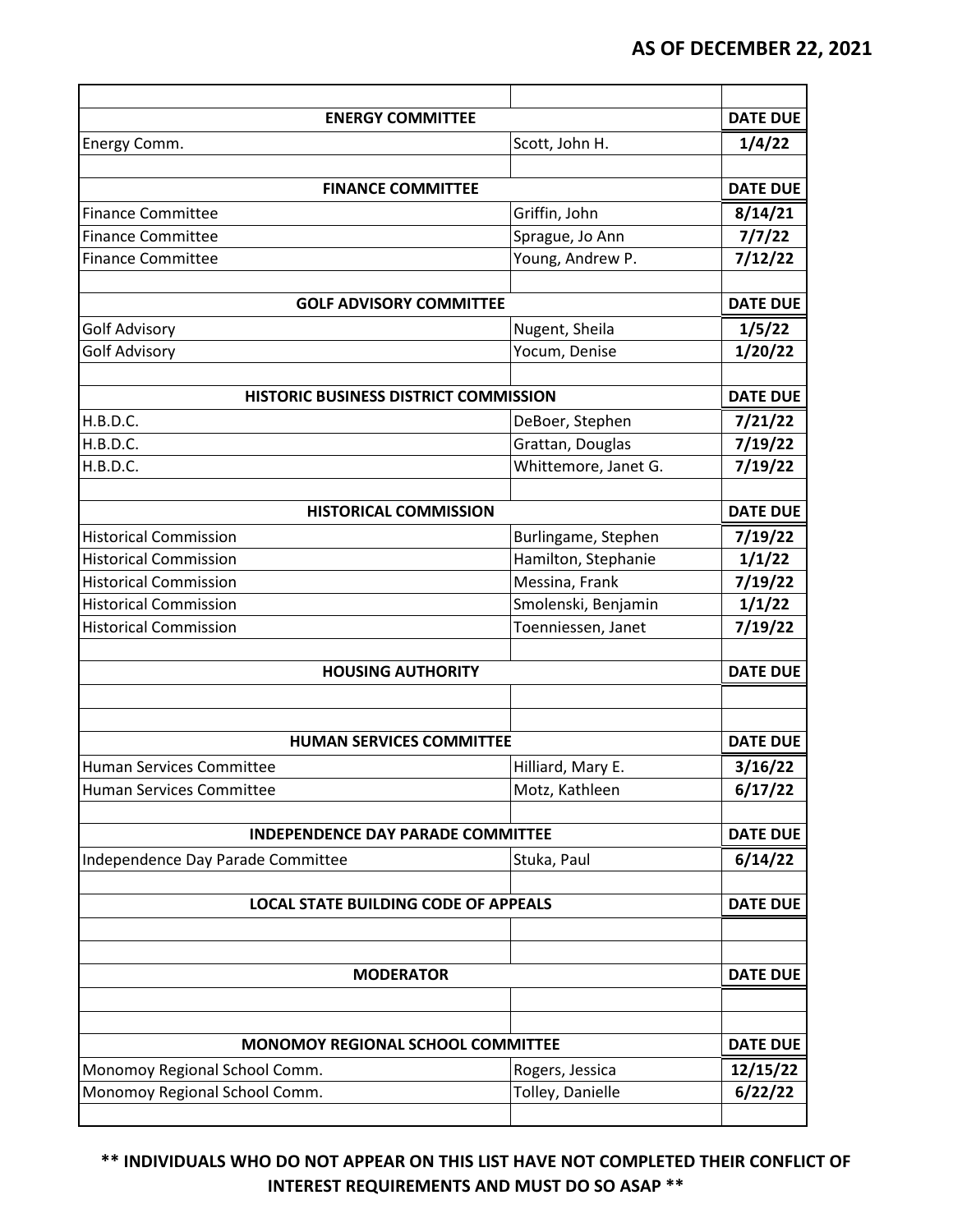| <b>MONOMOY NATIONAL WILDLIFE REFUGE TASK FORCE</b>                 |                                              | <b>DATE DUE</b>   |
|--------------------------------------------------------------------|----------------------------------------------|-------------------|
|                                                                    |                                              |                   |
|                                                                    |                                              |                   |
| <b>NORTH BEACH ADVISORY COMMITTEE</b>                              |                                              | <b>DATE DUE</b>   |
|                                                                    |                                              |                   |
|                                                                    |                                              |                   |
| <b>OPEN SPACE COMMITTEE</b>                                        |                                              | <b>DATE DUE</b>   |
| Open Space Comm.                                                   | Doherty, David                               | 6/15/22           |
| Open Space Comm.                                                   | Holt, Diane                                  | 4/8/22            |
| Open Space Comm.                                                   | Toenniessen, Gary                            | 10/6/22           |
|                                                                    |                                              |                   |
| <b>PARK &amp; RECREATION COMMISSION</b>                            |                                              | <b>DATE DUE</b>   |
|                                                                    |                                              |                   |
| Park & Rec. Comm./Community Preservation                           | Seldin, Ira                                  | 6/22/22           |
| <b>PLANNING BOARD</b>                                              |                                              | <b>DATE DUE</b>   |
| <b>Planning Board</b>                                              | Geagan, Thomas                               | 7/20/22           |
|                                                                    |                                              |                   |
| <b>PLEASANT BAY STEERING COMMITTEE</b>                             |                                              | <b>DATE DUE</b>   |
|                                                                    |                                              |                   |
|                                                                    |                                              |                   |
| <b>PUBLIC CEREMONIES COMMITTEE</b>                                 |                                              | <b>DATE DUE</b>   |
|                                                                    |                                              |                   |
|                                                                    |                                              |                   |
| <b>RAILROAD MUSEUM GROUP</b>                                       |                                              | <b>DATE DUE</b>   |
| Railroad Museum Group                                              | McCarte, Elizabeth                           | 6/21/22           |
|                                                                    |                                              |                   |
| <b>SHELLFISH ADVISORY COMMITTEE</b>                                |                                              | <b>DATE DUE</b>   |
| Shellfish Advisory Comm.                                           | Garey, John                                  | 7/12/22           |
|                                                                    |                                              |                   |
| SOUTH COASTAL HARBOR MANAGEMENT COMMITTEE                          |                                              | <b>DATE DUE</b>   |
| South Coastal Harbor Management Comm.                              | Andres, Kristin                              | 1/5/22            |
| South Coastal Harbor Management Comm.                              | Westgate, Michael                            | 1/15/22           |
|                                                                    |                                              |                   |
| SUMMER RESIDENTS ADVISORY COMMITTEE                                |                                              | <b>DATE DUE</b>   |
| Summer Residents Advisory Comm.                                    | Chapman, Edmund W.                           | 9/1/22            |
| Summer Residents Advisory Comm                                     | Donald, Roger                                | 6/3/22            |
| Summer Residents Advisory Comm.                                    | Loporchio, Robin                             | 7/7/22            |
| Summer Residents Advisory Comm.                                    | MacDonald, Jill Nickerson<br>Mead, Christina | 7/27/22           |
| Summer Residents Advisory Comm.<br>Summer Residents Advisory Comm. | Myers, George                                | 2/8/22<br>7/30/22 |
| Summer Residents Advisory Comm.                                    | Spalter, Jeffrey                             | 9/1/22            |
|                                                                    |                                              |                   |
| <b>TRAFFIC SAFETY COMMITTEE</b>                                    |                                              | <b>DATE DUE</b>   |
| <b>Traffic Safety Committee</b>                                    | Craig, Joan M.                               | 6/15/22           |